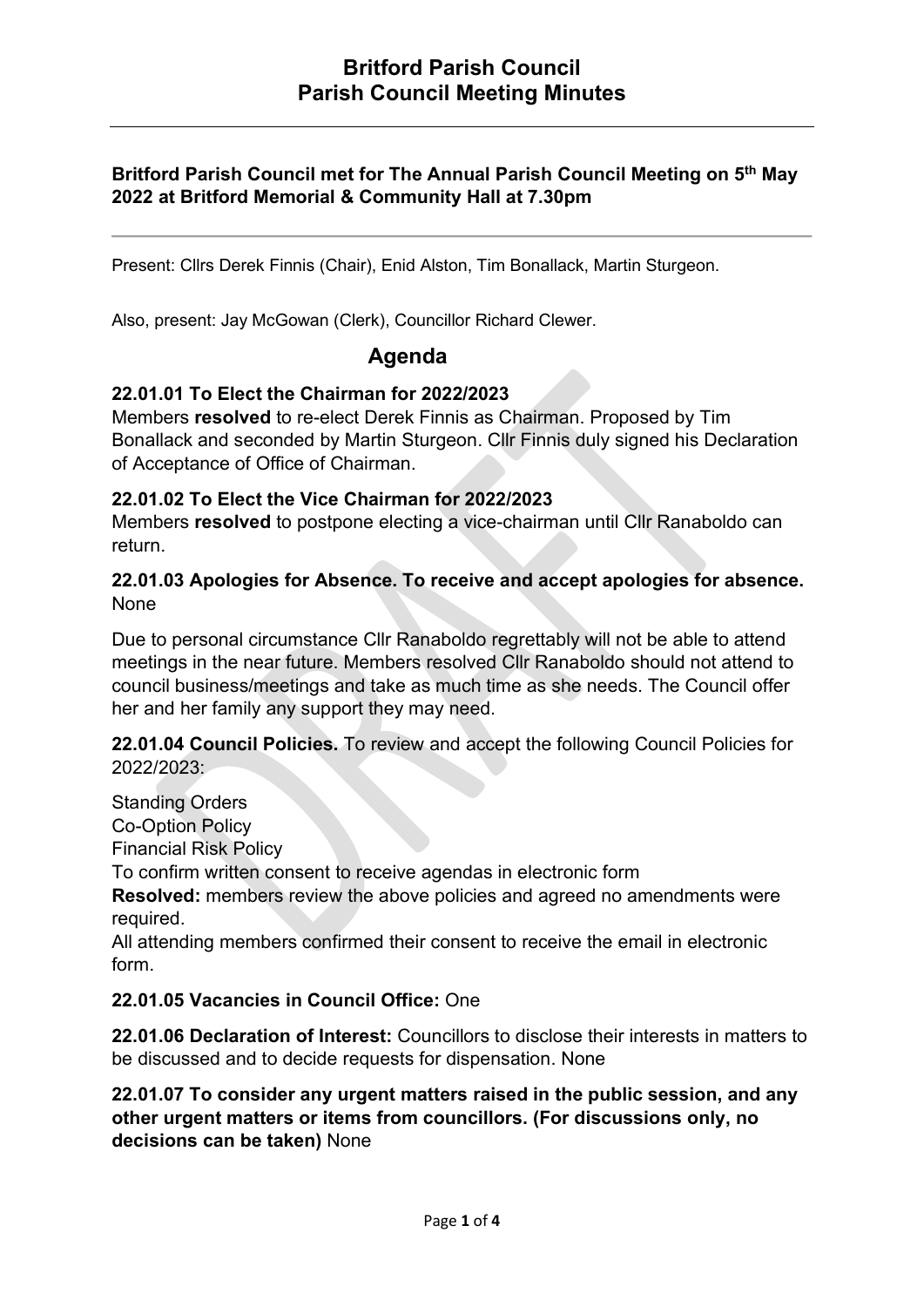## 22.01.08 To agree any items on the agenda that are to be dealt with following the exclusion of the press & public. None

#### 22.01.09 To approve and sign as a correct record Minutes of:

The Ordinary Parish Council meeting held 3rd March 2022

Members resolved to approve the minutes as a true and accurate record. Cllr Finnis signed the minutes.

### 22.01.10. Clerk's Report/Items following on from previous meeting

a.). Dog Waste Bins: Initial fitting took place  $26<sup>th</sup>$  April 2022. The bins are a success and already being used. Clerk is waiting on contract details from ID Verde. b). Speed Indicator Devices: Cllr Finnis will be meeting on Wednesday 11<sup>th</sup> May 2022 with Mr Shaddock of Wiltshire Council to look at placing fixed SIDs on High Road. Cllr Finnis will report back once this meeting has taken place.

c). Park & Ride Lighting: Works are taking place at the Park & Ride Site, the lights should be working on a timer in the next few weeks, with the lights going off at 19.30. Lights will be monitored. No further action.

d). Damaged Road Sign: This has been reported to Wiltshire Council and waiting for repairs. Action: Clerk will ask Wiltshire Council to replace road sign as soon as possible.

#### e). Queen's Jubilee Celebrations:

Clerk has been working with the Queen's Jubilee Celebrations committee – Temporary Event Notice has been granted. A copy will be placed in the tent. Cllr Alston has kindly donated a hamper for the raffle.

f). Website: The new website has been created and hoping to go live in the next week or two.

g). Litter Picking: The Parish Council would like to thank all the residents who helped in the litter picking event, it was a great success. The Council hope to hold more events in the future.

#### 22.01.11. Planning

a). To consider a response to any new planning applications received. None.

b). To consider a response to any planning applications received between publishing of the agenda, and date of the meeting. None.

d). To confirm any planning application responses determined email for applications received since last meeting. None.

e). To note any planning application decisions received by Wiltshire Council. None

## 22.01.12. To receive the Internal Audit for year ending 31<sup>st</sup> March 2022.

The Council would like to thank Mr R Parsons for carrying out an internal audit, he reported all was in order.

22.01.13. Bank Reconciliation: to receive bank statement year ending 31<sup>st</sup> March 2022 and signing of Certificate of Exemption.

Resolved: Members agreed the bank reconciliations. The Certificate of Exemption was signed by Cllr Finnis and J McGowan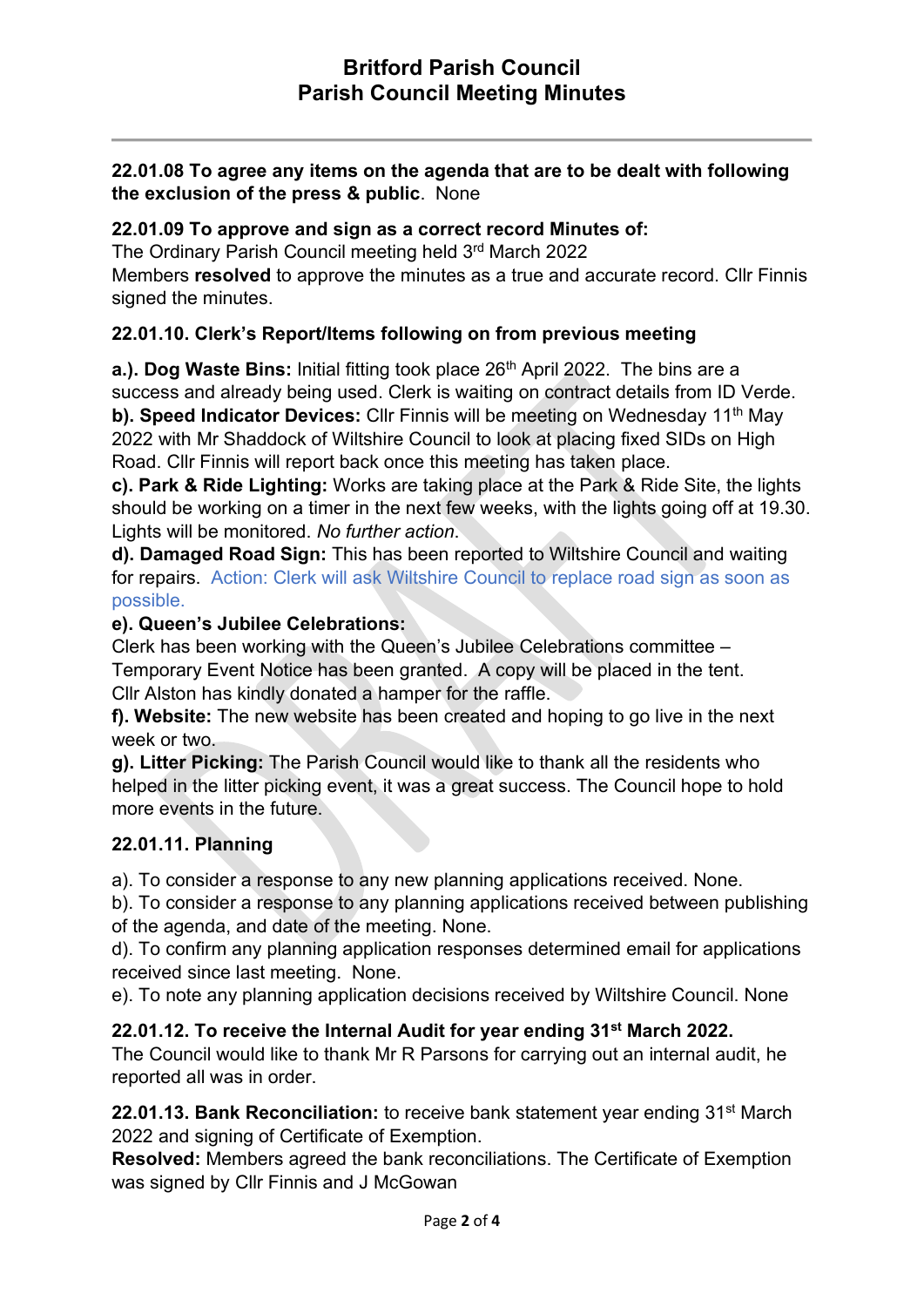## 22.01.14 Section 1 of Annual Return for the Financial Year ending 31<sup>st</sup> March

2022: to approve Section 1 – Annual Governance Statement of the Annual Return submission.

Resolved: Members approved Section 1.

#### 22.01.15 Section 2 of the Annual Return for the Financial Year ending 31<sup>st</sup>

March 2022: to approve Section 2 – The Account Statements of the Annual Return and Statement Variances for 2021/2022.

Resolved: Members approved Section 2 and Statement of Variances.

### 22.01.16 VAT Reclaim: to approve the VAT Claim  $1<sup>st</sup>$  April 2021 – 31 $<sup>st</sup>$  March</sup> 2022.

Resolved: members agreed the amount of VAT to be reclaimed. Action: Clerk will submit the claim.

#### 22.01.17. Finance.

a). To note opening bank statements as of 1st April 2022: £17,301.97

- b). Precept for 2022/2023 received
- c). CIL Payment report year ending 31<sup>st</sup> March 2022

d). To approve the Direct Debit payments:

Hill Data Systems: £9.00 - monthly

1&1 Ionos: £2.40 - monthly

ICO Fee: £35.00 - Annual

Resolved: All Direct Debits for 2022/23 approved.

e). To approve Schedule of Payments

#### Resolved: All payments were approved.

| Date         | Payee                             | Amount   |                      |
|--------------|-----------------------------------|----------|----------------------|
|              |                                   |          |                      |
| 05/04/2022   | <b>J McGowan</b><br>(Website Fee) | £718.80  | $TFR -$ to be raised |
| 15/05/2022   | <b>Hill Data Systems</b>          | £9.00    | <b>DD</b>            |
| 26/05/2022   | <b>Community First</b>            | £166.25  | $TFR -$ to be raised |
| 31/05/2022   | <b>WALC Subs</b>                  | £172.56  | $TFR -$ to be raised |
| 31/05/2022   | <b>Staffing Costs</b>             | £250.00  | $TFR - to be raised$ |
| 15/06/2022   | <b>Hill Data Systems</b>          | £9.00    | DD                   |
| 16/06/2022   | <b>ICO Fee</b>                    | £35.00   | <b>DD</b>            |
| 30/06/2022   | <b>Staffing Costs</b>             | £250.00  | $TFR - to be raised$ |
| 06/06/2022   | 1&1 lonos                         | £2.40    | DD                   |
| <b>Total</b> |                                   | £1613.01 |                      |

22.01.18 Correspondence: To note any correspondence received. None

#### 22.01.19 Items to be carried forward to the next meeting.

Skip on Church Lane Sluice House